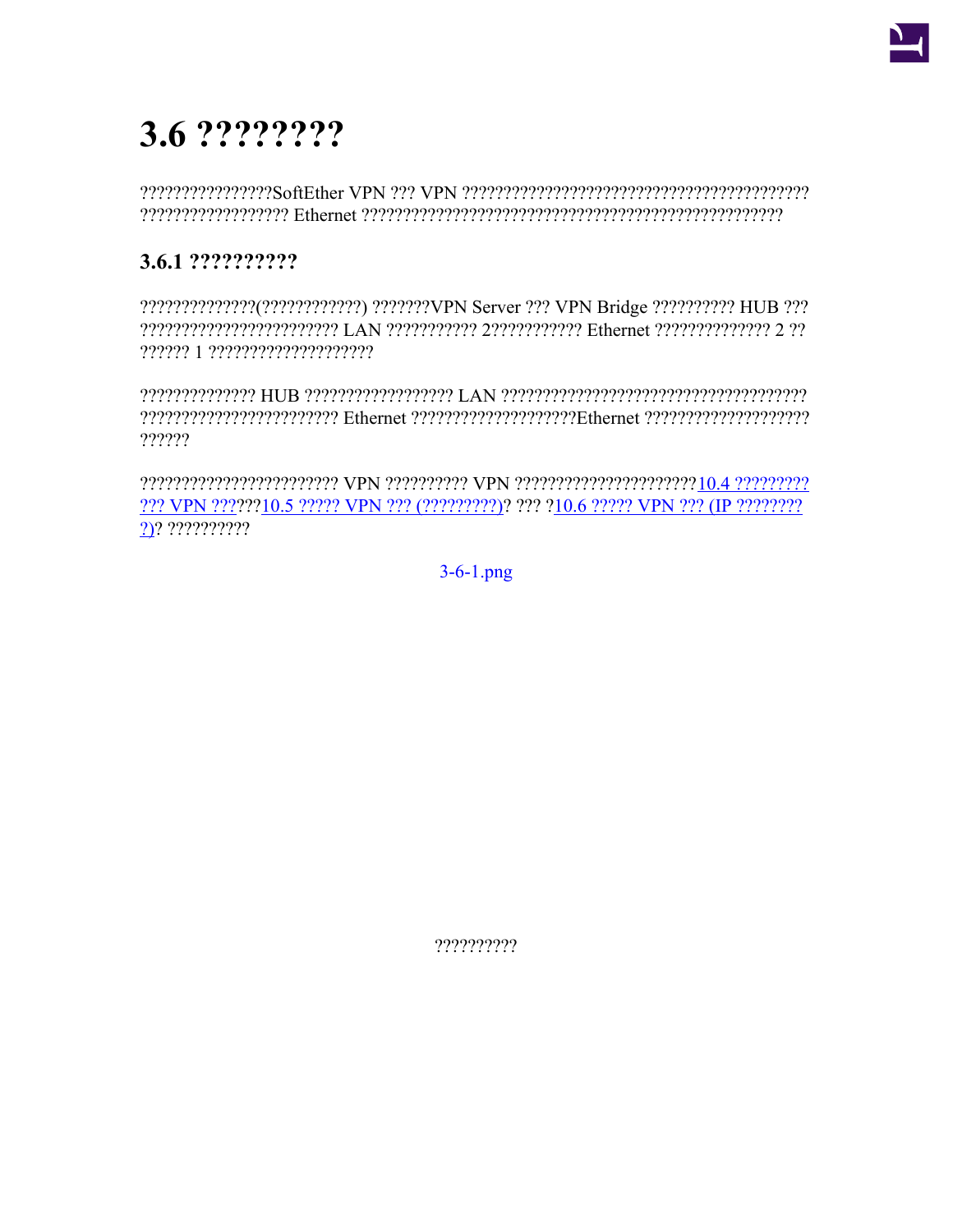# 3.6.2 ???????????????

#### ??????????????????????

??????????????VPN Server ??? VPN Bridge ???????????? LAN ??? (Ethernet ????) ???? 

#### ???????????

CONCORPT CONCORPT CONCORPT CONCORPT CONCORPT CONCORPT CONCORPT CONCORPT CONCORPT CONCORPT CONCORPT CONCORPT CO 

#### ??????????????

?????????????????????????? HUB] ?????????????? HUB ?????[LAN ???] ????? HUB ???? 

#### 

?????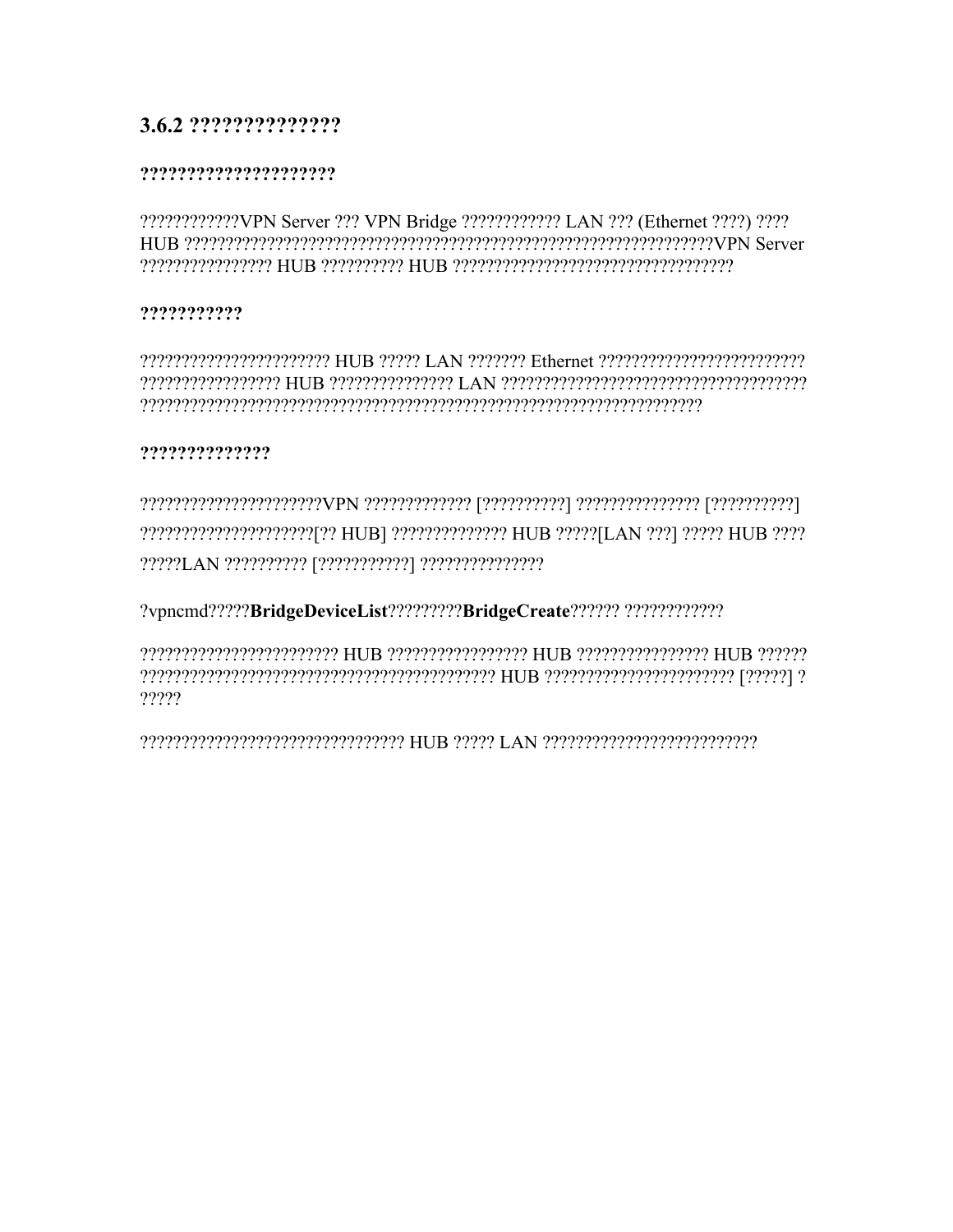# ????????????

???????????

#### ??????????????????3 ?????????

 $-222$ 

- $-22222$ ??
- $-22222$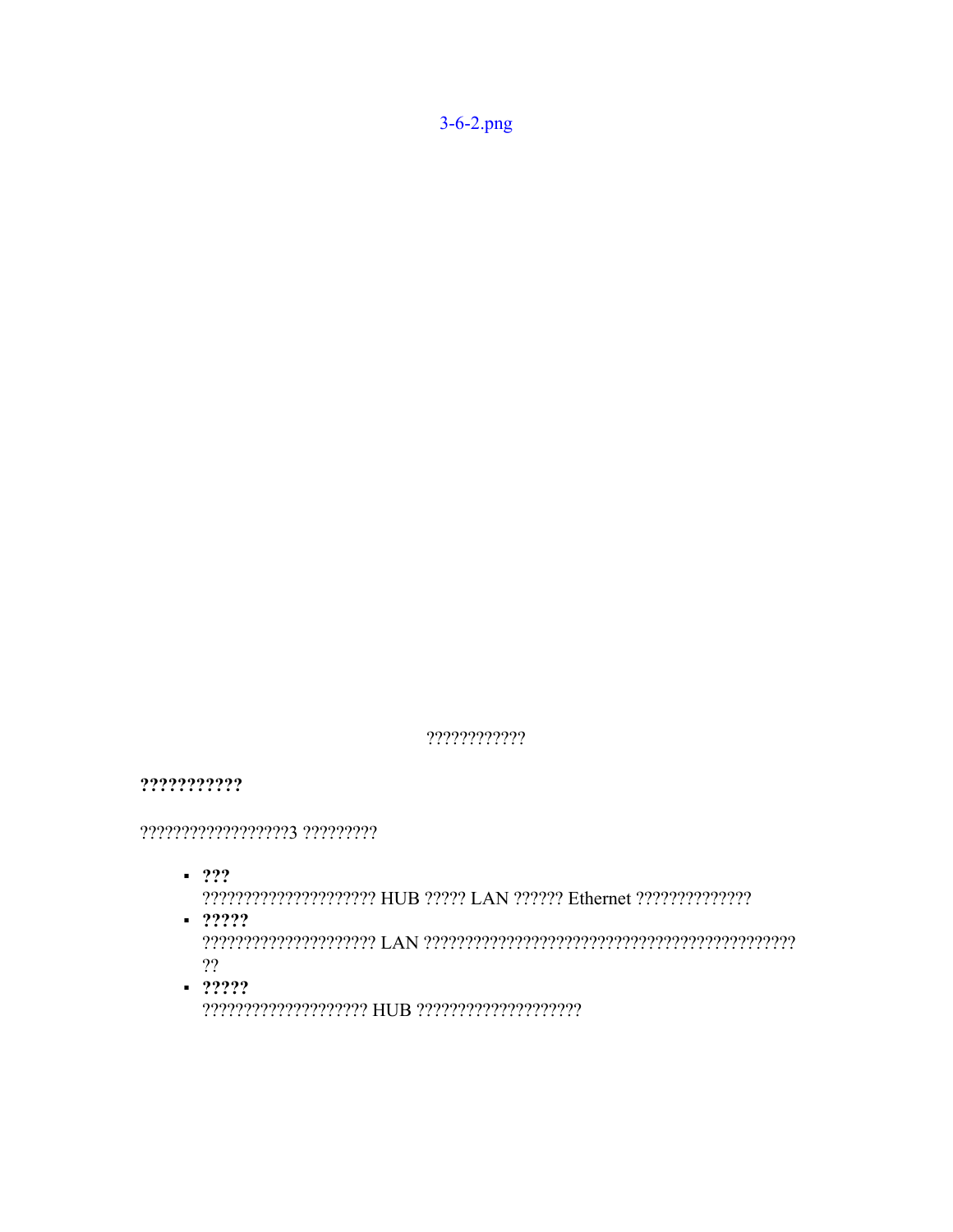# ?? LAN ?????????????

VPN Server ??? VPN Bridge ????????????????????VPN Client ??????????????? LAN ???? 

# 3.6.3 ?????????? LAN ??????

# ????????????????? LAN ????????

22 HUB 22222 LAN 222222222222222222222222222 HUB 22222 HUB 222222222 VPN 

???????????????????????????????? LAN ???? VPN Server ??? VPN Bridge ?????? (????? VPN ???????? VPN ??) ??????? LAN ??????????????????????? LAN ?????? VPN Bridge 

- VPN Server ??? VPN Bridge ???? VPN Server ??????????????? VPN ???????????
- ??????????????????

?????????? LAN ??????????????????????? VPN Server ??? VPN Bridge ???????????????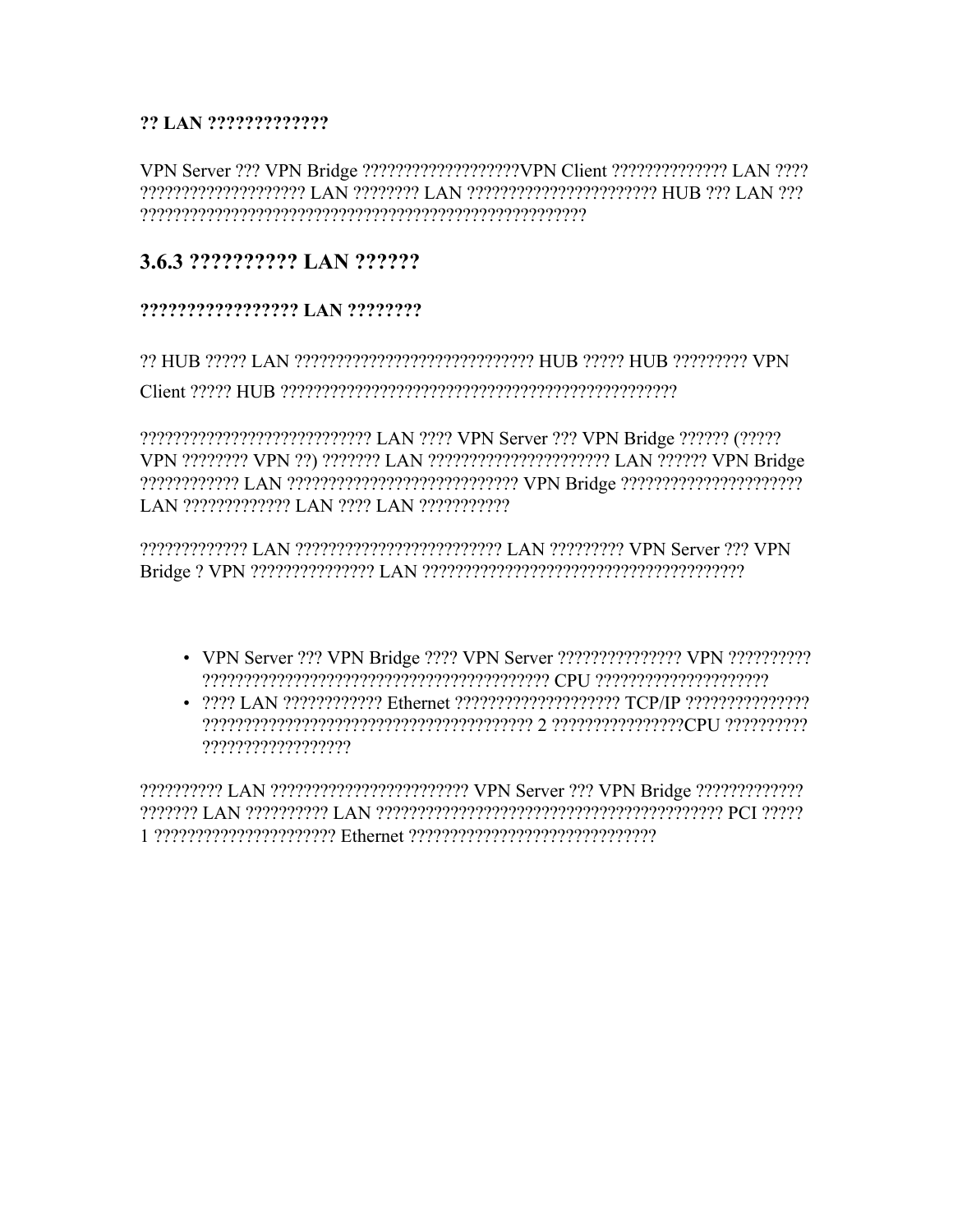$3 - 6 - 3$ .png

# ????????? LAN ??????

# 

??????????????????

Windows ?????TCP/IP ??????????????????????Microsoft ?????????????????????????????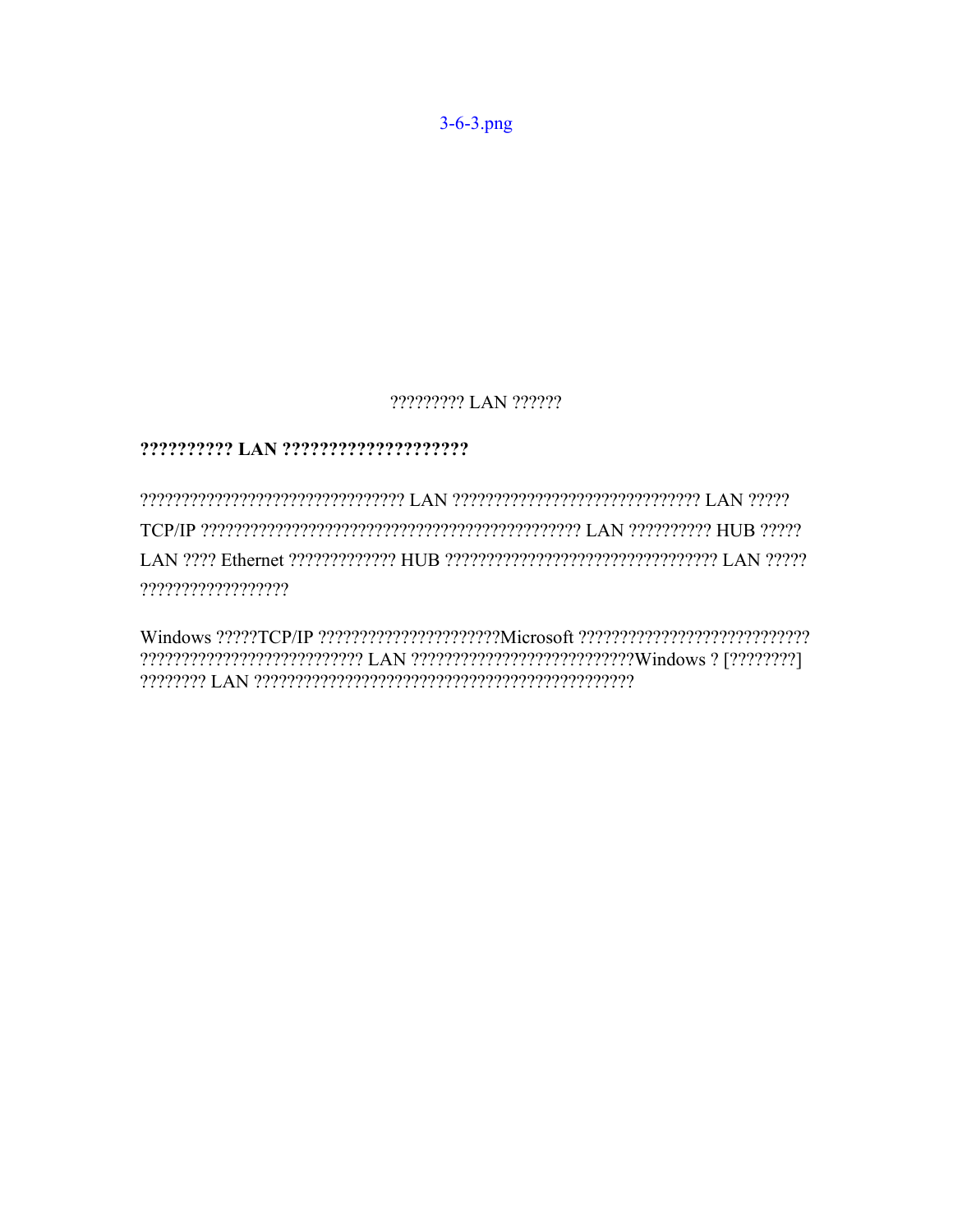$3 - 6 - 4$ .png

# 

?????????????????

 $3 - 6 - 5$ .png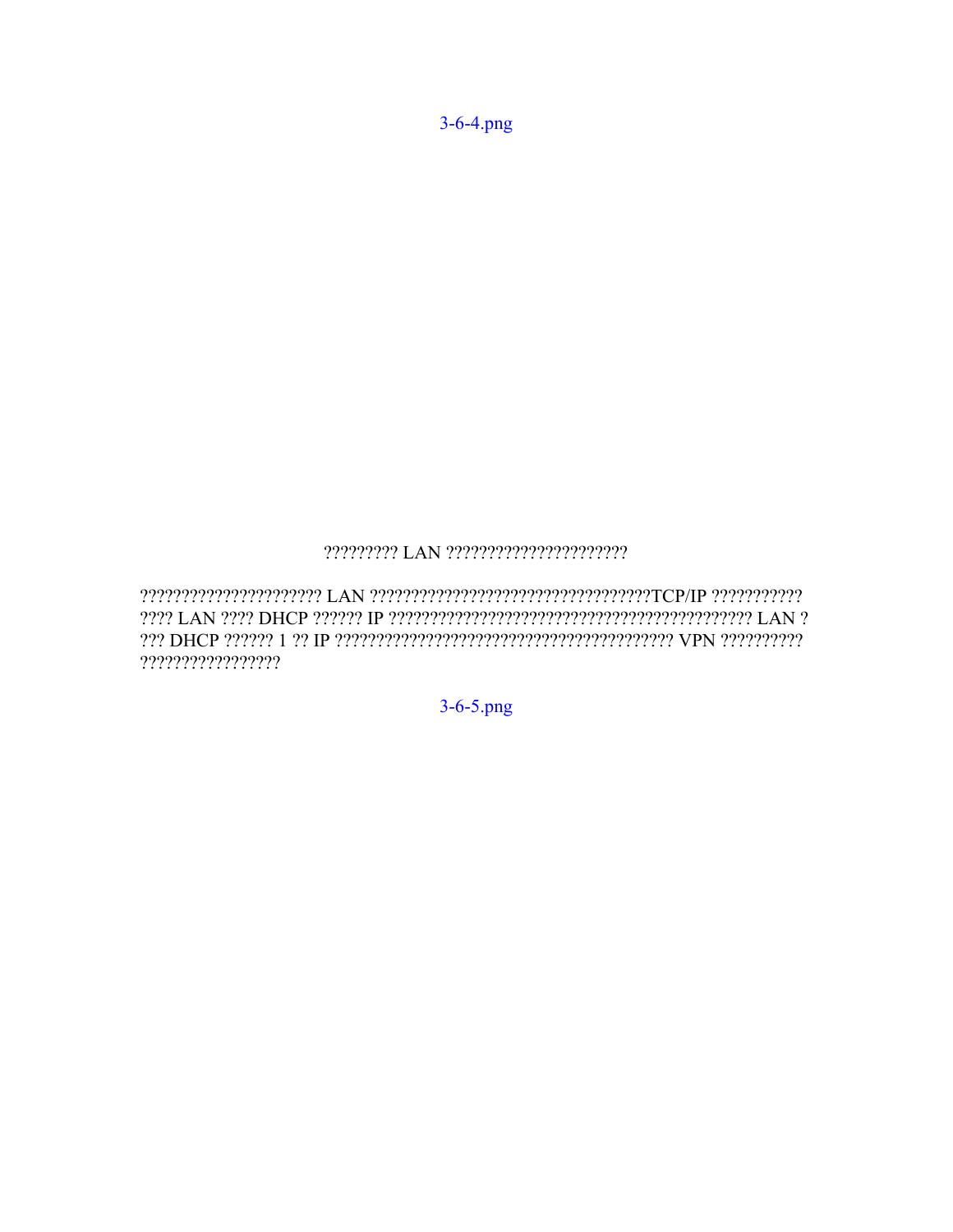#### 22222222 LAN 222222 IP 2222222

???? ?????????????????

# 3.6.4 ??????????????

 $3 - 6 - 6$ .png

?????????????????????

# 3.6.5 ???? LAN ??????

#### ????????????? LAN ????????

#### 

??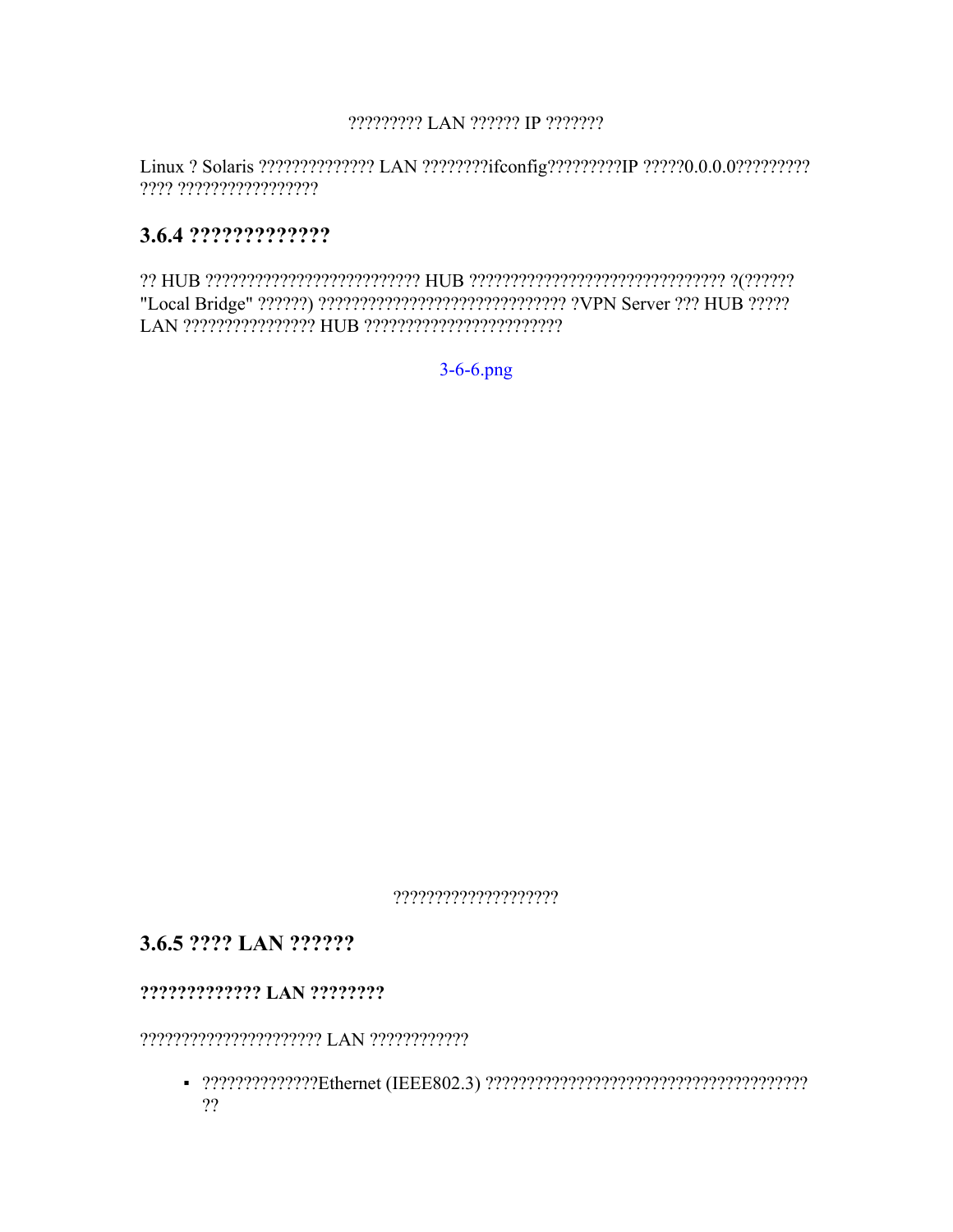- MTU (Ethernet ????????) ?????1,500 ?????????????????????
- ??????????????????????????
- ????????????????????? FIFO ?????????????????????????????????????????????? ???????????????????????????

### **???? LAN ???**

SoftEther VPN ?????????????????? LAN ?????????????????????? LAN ??????????????? ???????? LAN ???????????????????????????????????????????????? LAN ???????????? ?????????????????????????????????????????? LAN ????????????????

| Manufacturer    | <b>Product Series</b>              | Link Type                                                                              |
|-----------------|------------------------------------|----------------------------------------------------------------------------------------|
| <b>Intel</b>    | Intel PRO ??? Gigabit Adapter ???? | 100Base-TX<br>$1000Base-T$<br>$1000Base-SX$<br>1000Base-LX<br>10GBase-SR<br>10GBase-LR |
| <b>Broadcom</b> | Broadcom NetXtreme ????            | 100Base-TX<br>1000Base-T                                                               |
| 3Com            | 3Com ????                          | 100Base-TX<br>1000Base-T                                                               |

# **3.6.6 ?????????????????? LAN ??????**

# **?????????????????? LAN ???**

??? LAN ???? LAN ?????????????????????????????????????????? VPN Server / VPN Bridge ????????????????????? LAN ?????????????????????????????

???????????? LAN ????????????????????????????????????

?????????????????? LAN ?????????????????????????????

- ?? LAN (IEEE802.11) ?? LAN ????
- ????????????????????????????????????? LAN ????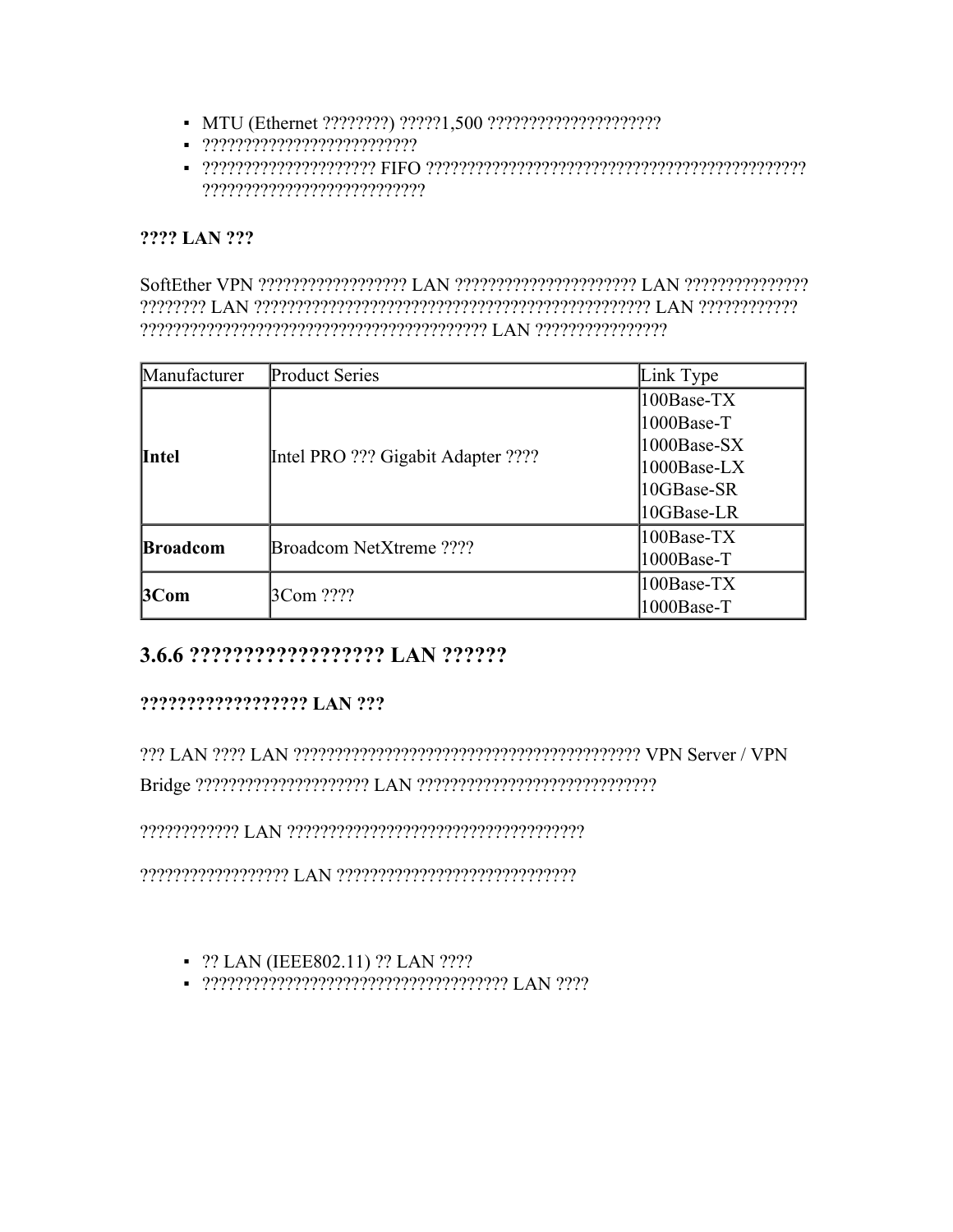# **????????????? LAN ??????????????**

?????????????????? LAN ????????????????????????????????????????????????????????? ????????????????????????????????? LAN ??????????????????????????????????

????????????????????????????VPN Server ???????????????????**LocalBridgeList**?????? ?**LocalBridge0**???????????????? LAN ???????????????????????????? ?**NoPromiscuousMode**???**true**??????????????????????????

```
declare LocalBridgeList
{
        declare LocalBridge0
        {
                string DeviceName Intel(R)$20PRO/1000$20MT
                bool FullBroadcastMode false
                string HubName SoftEther$20Network
                bool MonitorMode false
                bool NoPromiscuousMode true
        }
}
```
# **3.6.7 ???? VLAN ????**

SoftEther VPN ???????? VLAN ??????????????????????????????????????????? LAN ?? ??????????????????????????????? VLAN ?????????????????????????????????????????? ???????????????? VLAN ??????????????????? HUB ????????????????????????

**????????? LAN ???????? VLAN ?????????????**

LAN ????????????????????????? VLAN ???????????????????? LAN ????????????????? ??????????

# **????????? LAN ???????? VLAN ??????????????**

LAN ???????????????? VLAN ?????????????????????? VLAN ????? LAN ???????????? ??????????? Ethernet ???????????????????????????????????????SoftEther VPN ???????? ??????? Ethernet ????????????????????? VPN ?????????????? VLAN ????????????????? ?MAC ????????1,514 ?????????????????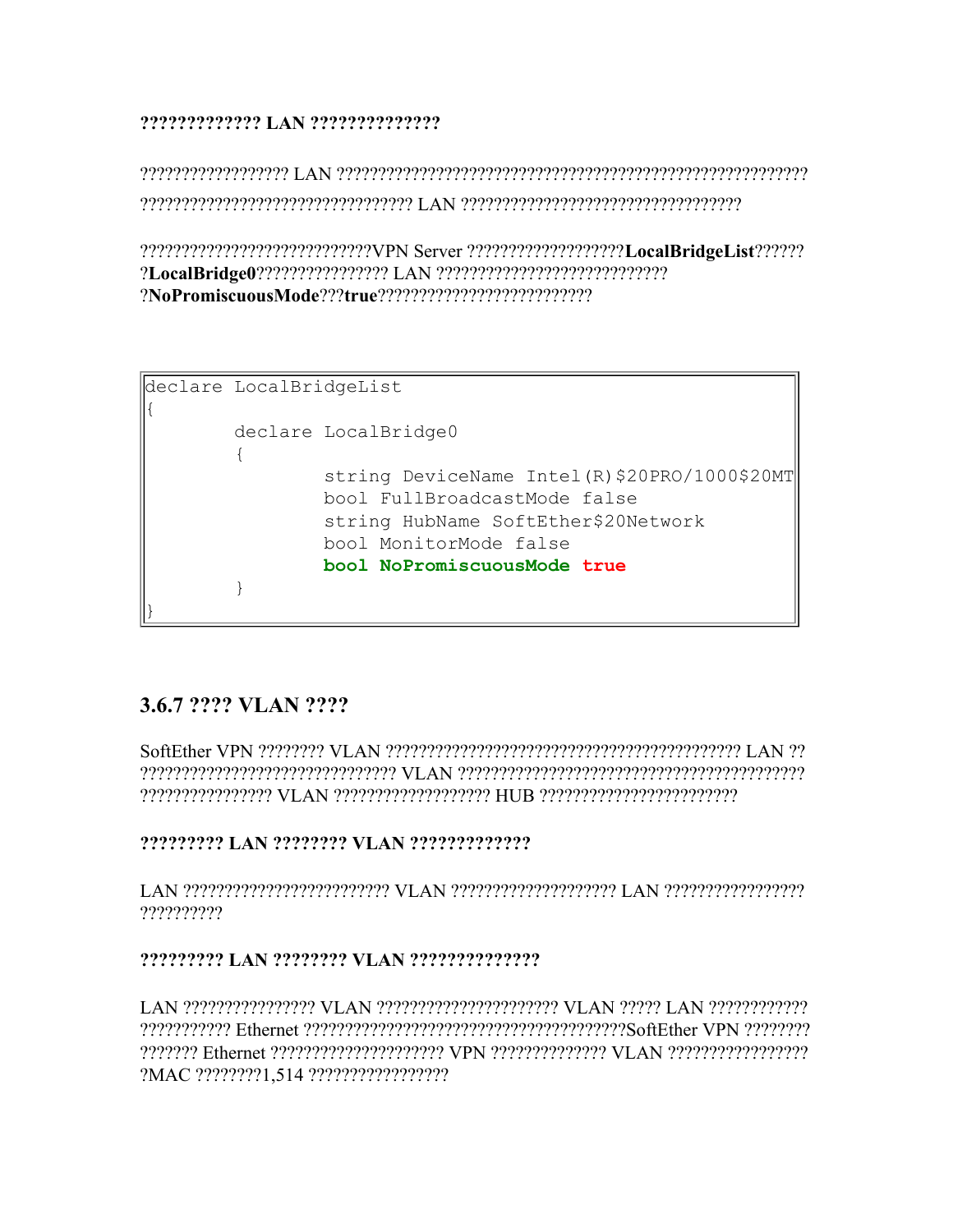# 

#### ???????????????????????

23.4.22 HUB 2222 222222222222222222222 HUB 2 VPN 22222222222222 HUB 222222222 

????VPN Server ?????????????????????LocalBridgeList???????LocalBridge0?????????? 22.2222 LAN 222222222222222222222222222**MonitorMode**222true2222222222222222222222 ???????

```
declare LocalBridgeList
        declare LocalBridge0
                 string DeviceName Intel (R) $20PRO/1000$20MT
                 bool FullBroadcastMode false
                 string HubName SoftEther$20Network
                 bool MonitorMode true
                 bool NoPromiscuousMode false
         \left\{ \right.
```
CAN 2221 LAN 2022 LAN 22222222222 HUB 2222222222223 HUB 2020 222222222223 CONCLUSTER J 

#### ??????????? LAN ????????

Preserveseres HUB erecterveseres and the experiment of the B erecters enterty and the Secter Secter Secter Secter Secter Secter Secter Secter Secter Secter Secter Secter Secter Secter Secter Secter Secter Secter Secter Sec ????????????????

# $3 - 6 - 7$ .png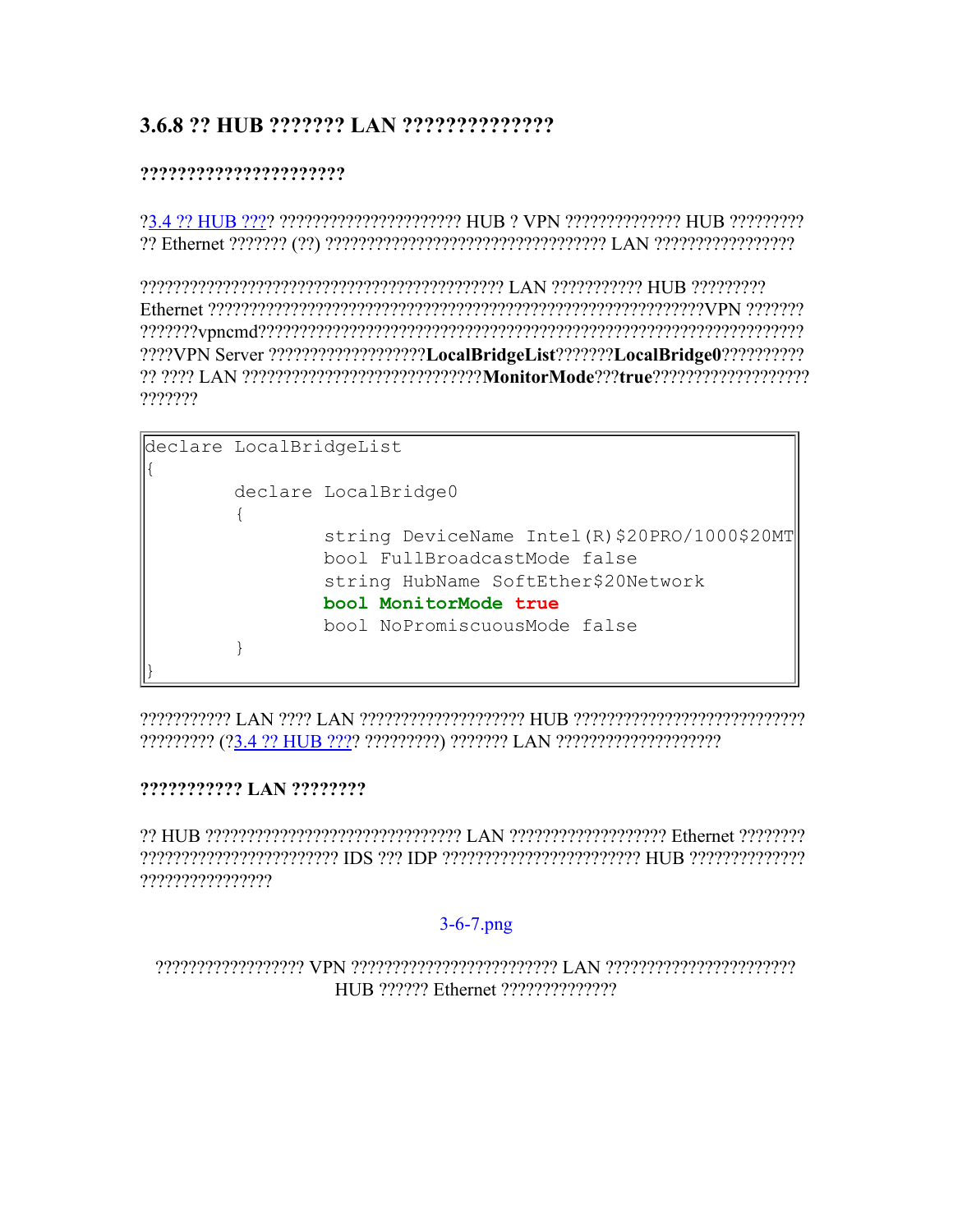?? HUB ??????? Ethernet ???????????????????????????????????????????????????????? ????????SoftEther VPN ????????????????????????????????????????????????????????? ???????????????????????

# **3.6.9 tap ???????**

Linux ? VPN Server / VPN Bridge ?????????????????????????????????????????? LAN ? ?????????????????tap ????????????? tap ???????????????????????????????Universal TUN/TAP???????????????????? ?/dev/net/tun ??????????????????????????????

????????????? tap ???????? HUB ????????? LAN ?????????????tap ??????????????????? ????????????????????????

????? tap ?????????? IP ???????????????????ifconfig????????????tap ?????? Linux ????? ??? **"tap\_"** ?????????????????????????????????

# ifconfig tap\_test Link encap:Ethernet HWaddr 00:AC:11:9F:E2:8F inet6 addr: fe80::2ac:11ff:fe9f:e28f/64 Scope:Link UP BROADCAST RUNNING MULTICAST MTU:1500 Metric:1 RX packets:0 errors:0 dropped:0 overruns:0 frame:0 TX packets:4 errors:0 dropped:0 overruns:0 carrier:0 collisions:0 txqueuelen:500 RX bytes:0 (0.0 b) TX bytes:308 (308.0 b)

# **3.6.10 Windows ?????????????????**

Windows ?????????????????????????????????????????????????

- ??????????????????VPN Server / VPN Bridge ????????????????????????? (???? ?????????????Administrators ????????)?
- ??????????? VPN Server / VPN Bridge ??????????????????????????????
- ???????? Windows (Windows 98 / Windows 98 Second Edition / Windows Millennium Edition / Windows NT 4.0 Workstation / Windows NT 4.0 Server / Windows NT 4.0 Server, Enterprise Edition) ?????????????????????????? ?WinPcap??????????????????????????VPN ??????????????????????????? WinPcap ???????????????????????????
- Windows 2000 ?????? Windows ???WinPcap ????????????SoftEther VPN ???? ?????????????????????????????????????????????